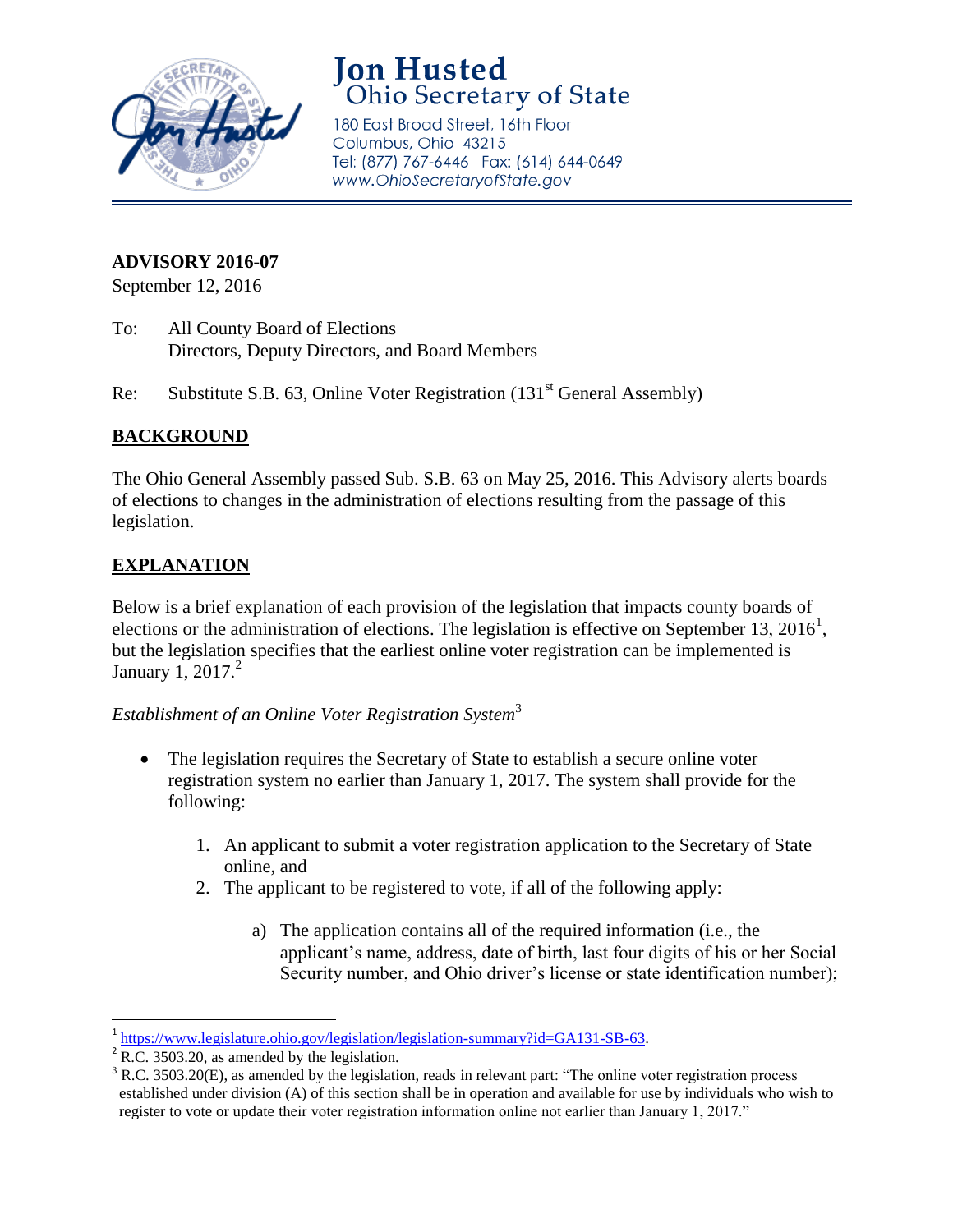- b) The applicant's information is not inconsistent with information on file with the BMV;
- c) The applicant is a United States citizen, will have lived in Ohio for at least 30 days immediately preceding the next election, will be at least 18 years of age on or before the day of the next general election, and is otherwise eligible to register to vote; and
- d) The applicant attests to the truth and accuracy of the information submitted in the online application under penalty of election falsification.
- If an individual registers to vote or updates his or her name or address using the online voter registration system, the Secretary of State's Office shall obtain an electronic copy of the applicant's signature that is on file with the BMV. This signature shall be used as the applicant's signature on his or her voter registration record.
- The Secretary of State shall employ whatever security measures are necessary to ensure the integrity and accuracy of the voter registration information submitted online.
- Errors in processing voter registration applications in the online system shall not prevent an applicant from becoming registered or voting.
- The online voter registration system must include language, prescribed by the legislation, regarding eligibility requirements and authorization by the applicant to transmit from the BMV and use the applicant's electronic signature.
- During the period beginning on the day after the close of voter registration before an election and ending on the day of the election, the online voter registration system must display a notice indicating that the applicant will not be registered to vote for purposes of that election.

# *Filling a Vacancy in a County or Municipal Elective Office*<sup>4</sup>

- If a vacancy occurs in the office of county commissioner, prosecuting attorney, county auditor, county treasurer, clerk of the court of common pleas, sheriff, county recorder, county engineer, or coroner, that vacancy in office is filled by the county central committee that nominated the last occupant of the office as a candidate for the current term. If the last occupant of the office was elected to serve the current term as an independent candidate, the vacancy in office is filled by the board of county commissioners, except if the vacancy is in the office of county commissioner. If the vacancy is in the office of county commissioner, the prosecuting attorney and the remaining commissioners or a majority of them must make the appointment.
- If a vacancy occurs in the office of mayor of a city, the vacancy must be filled by the residents of the city who are members of the city central committee (if one exists) or the county central committee of the political party that nominated the last occupant of the

 4 R.C. §§305.02, 733.08, and 733.31, as amended by the legislation.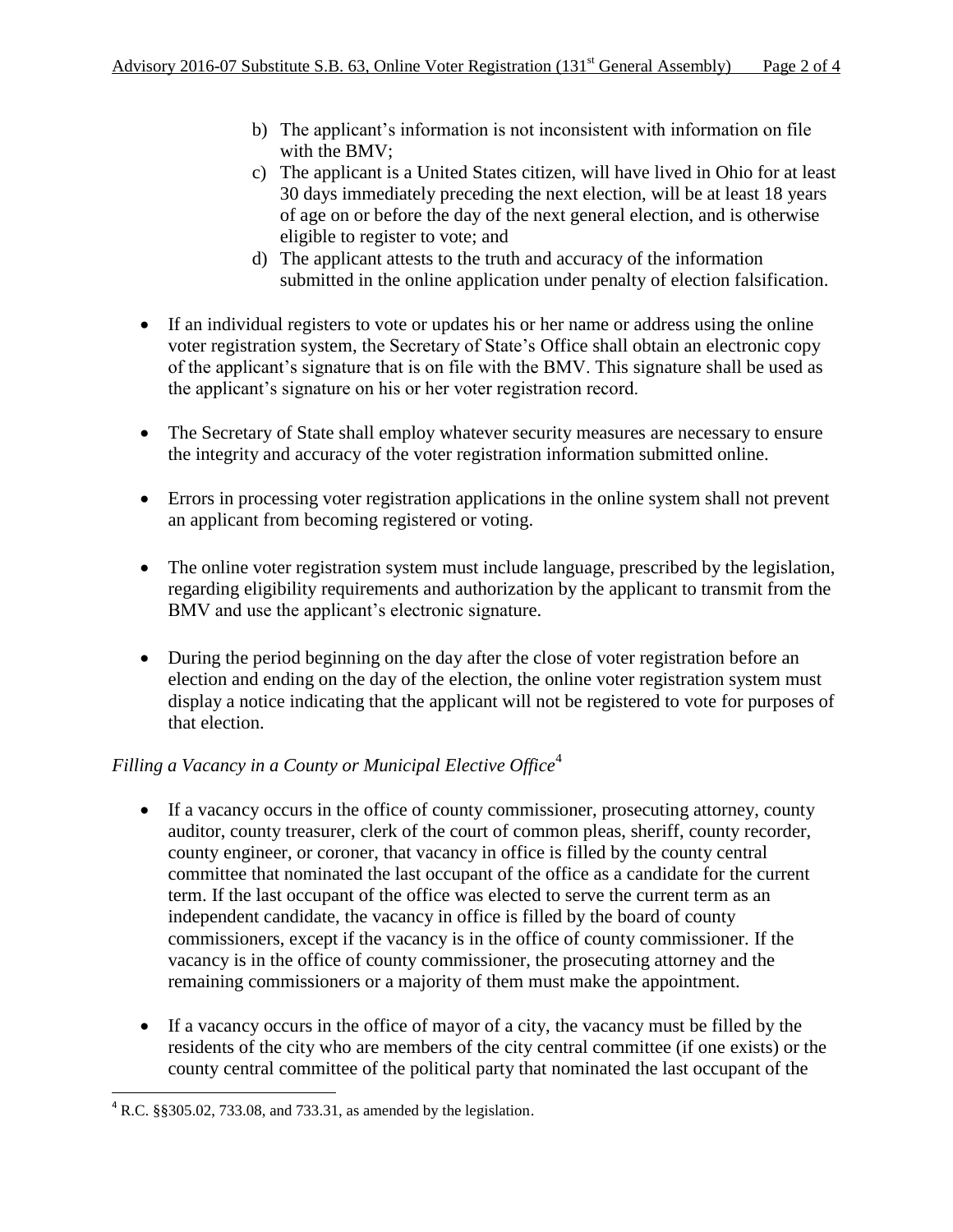office as a candidate for the office for the current term. If the last occupant of the office was elected to serve the current term as an independent candidate, the vacancy must be filled by the legislative authority of the city.

 If a vacancy occurs in the office of law director, auditor, or treasurer of a city, the vacancy must be filled by those members of the county central committee of the political party that nominated the last occupant of the office as a candidate for the for the office for the current term who reside in the city. If the last occupant of the office was elected to serve the current term as an independent candidate, the vacancy must be filled by the mayor of the city.

#### *Transfer of Information*<sup>5</sup>

- The legislation requires certain state agencies to transfer to the Secretary of State's Office any data or information that is collected by the agency during its normal course of business and is necessary to register to vote, update an elector's voter registration, or maintain the Statewide Voter Registration Database.
- The legislation requires the Secretary of State's Office to transfer to the county boards of elections the information and data received by the specified state agencies to identify ineligible electors and resolve duplicate registrations in the Statewide Voter Registration Database.

# *Identification of Ineligible Electors*<sup>6</sup>

- The legislation requires the Secretary of State's Office to compare, on an annual basis, information in the Statewide Voter Registration Database with information from the Bureau of Motor Vehicles ("BMV") to identify any individual who does all of the following, in the following order:
	- 1. Submits documentation to the BMV that indicates that the individual is not a citizen of the United States;
	- 2. Registers to vote, submits a change of name or address, or votes in Ohio; and
	- 3. Submits documentation to the BMV that indicates that the individual is not a citizen of the United States.
- The Secretary of State's Office is required by the legislation to send a written notice to any individual identified, as outlined above, either to confirm that he or she is a United States citizen or to request that he or she submit a voter registration cancellation form, which is included with the notice, to the Secretary of State's Office. If the individual does not respond to the Secretary of State's Office not later than 30 days after the first notice was sent, the Secretary of State's Office must send the individual a second notice and cancellation form.

l

 $<sup>5</sup>$  R.C. 3505.13, as amended by the legislation.</sup>

 $6$  R.C. 3503.15, as amended by the legislation.